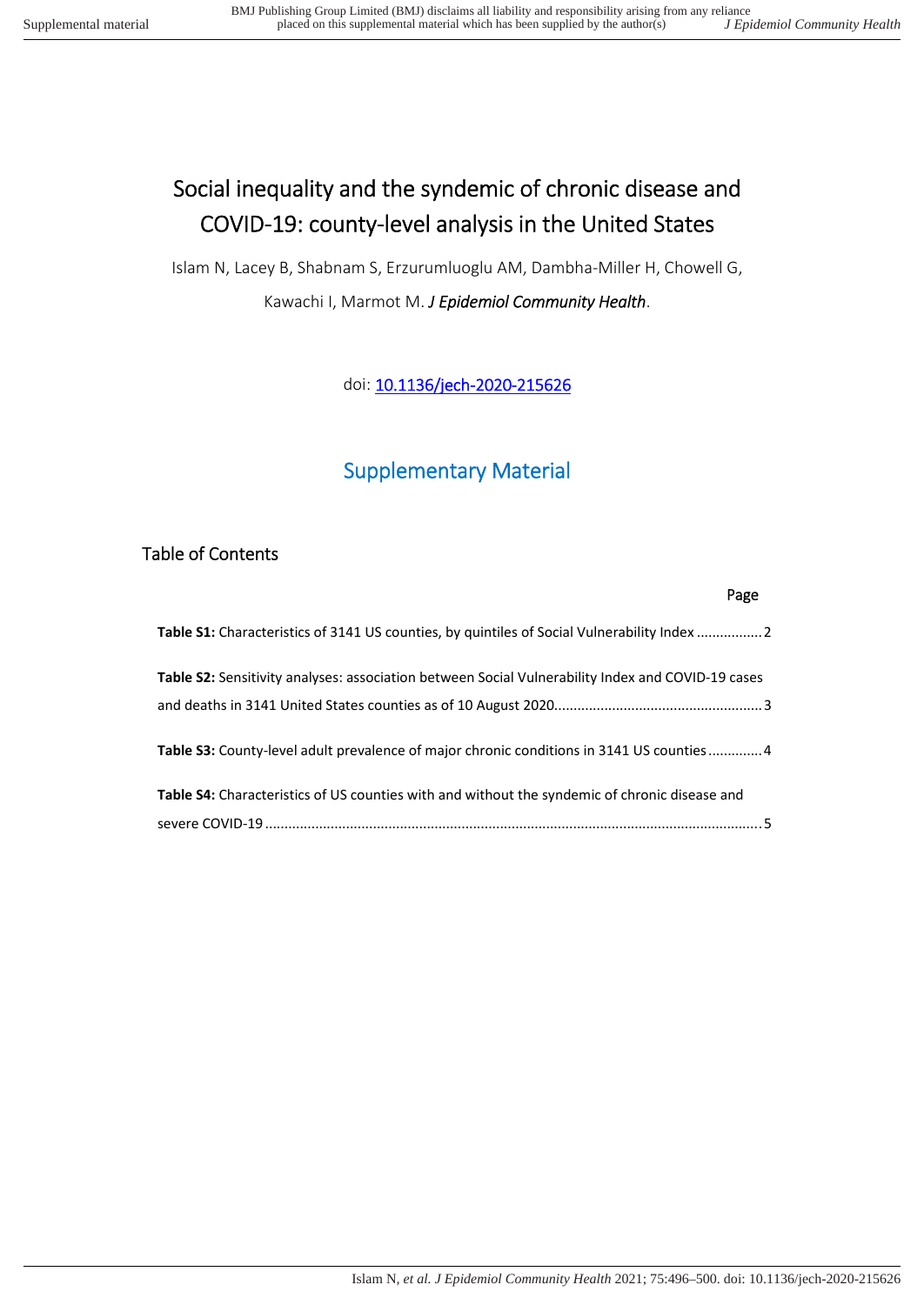#### Table S1: Characteristics of 3141 US counties, by quintiles of Social Vulnerability Index

|                                                   | Social vulnerability index |                  |                          |                          |                          |  |
|---------------------------------------------------|----------------------------|------------------|--------------------------|--------------------------|--------------------------|--|
| County-level characteristics                      | $1st$ quintile             | $2nd$ quintile   | 3 <sup>rd</sup> quintile | 4 <sup>th</sup> quintile | 5 <sup>th</sup> quintile |  |
|                                                   | (least vulnerable)         |                  |                          |                          | (most vulnerable)        |  |
| Counties, n                                       | 629                        | 628              | 628                      | 628                      | 628                      |  |
| Median (IQR) population (thousands)               | 16.9 (5.5-57.4)            | 31.2 (11.1-87.9) | 31.0 (13.2-85.1)         | 29.9 (14.2-76.0)         | 23.7 (12.3-49.4)         |  |
| Mean (SD) of % 65-years and above                 | 20.6(4.8)                  | 19.9(5.3)        | 19.4 (4.8)               | 18.7(4.1)                | 17.7(3.9)                |  |
| Mean (SD) of % female                             | 49.8(1.2)                  | 50.0(1.6)        | 49.9 (2.3)               | 50.0(2.5)                | 49.7 (3.2)               |  |
| Mean (SD) of % in poverty                         | 9.2(2.8)                   | 12.3(3.1)        | 14.9(3.7)                | 18.0(4.0)                | 23.6(6.3)                |  |
| Mean (SD) of % unemployed                         | 3.3(1.5)                   | 4.6(1.6)         | 5.6(1.8)                 | 6.6(2.3)                 | 8.7(3.4)                 |  |
| Mean (SD) of % uninsured                          | 6.6(3.0)                   | 8.3(3.8)         | 10.0(4.7)                | 11.3(4.4)                | 14.3(5.6)                |  |
| Mean (SD) of % ethnic minority                    | 9.7(7.8)                   | 15.0(11.9)       | 20.2(15.6)               | 26.0(18.2)               | 46.6(21.0)               |  |
| Median (IQR) per capita income (USD in thousands) | 32.0 (28.9-35.1)           | 28.4 (26.3-31.3) | 26.1 (23.9-28.9)         | 23.9 (21.8-26.3)         | 21.0 (18.8-23.2)         |  |

<span id="page-1-0"></span>IQR= interquartile range. One county excluded from analyses due to missing social vulnerability index score. Social Vulnerability Index defined by the US Centers for Disease Control and Prevention (US CDC) with data from the 2018 American Community Survey.<sup>15</sup>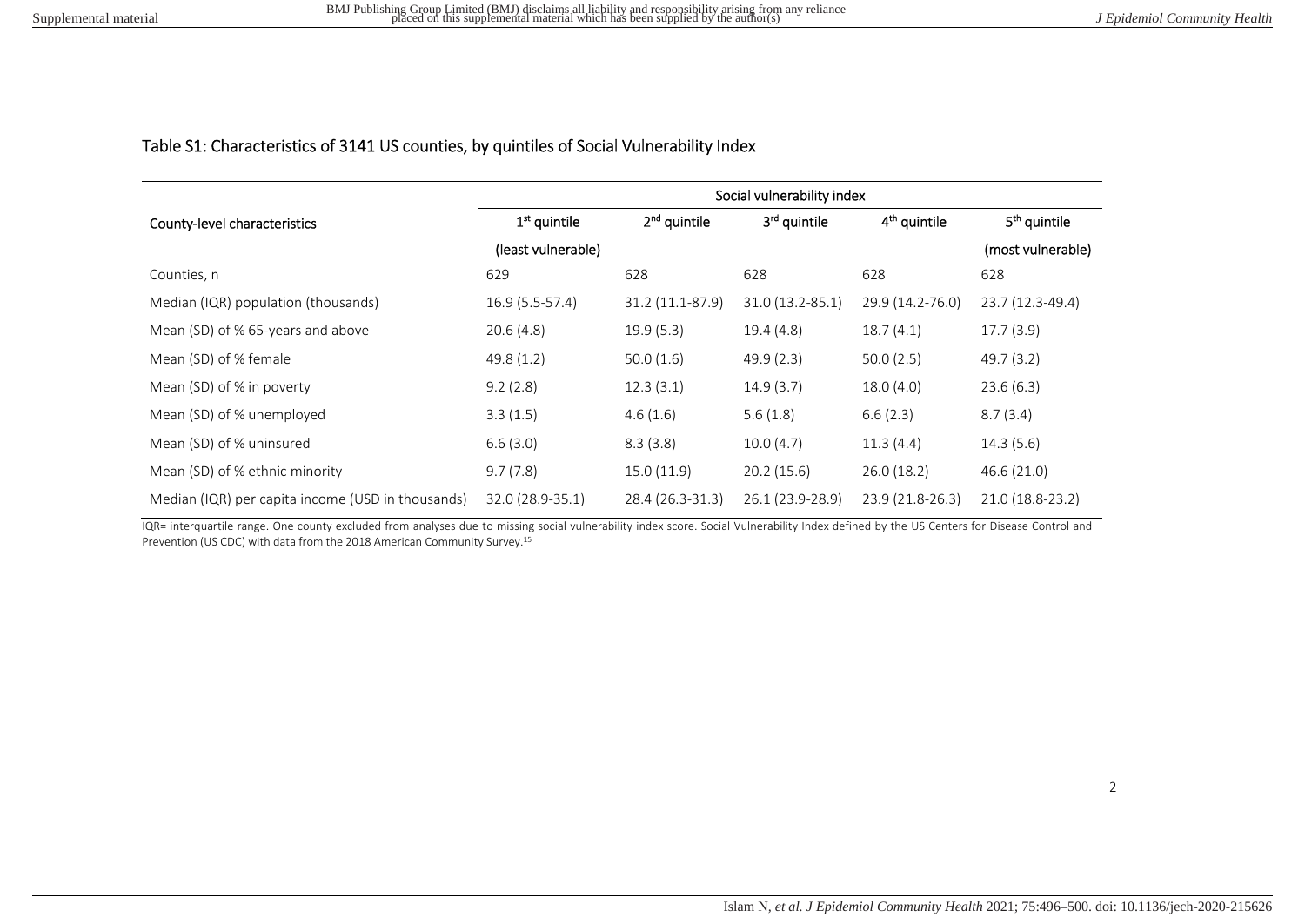# Table S2: Sensitivity analyses: association between Social Vulnerability Index and COVID-19 cases and deaths in 3141 United States counties as of 10 August 2020

|                                                                                                                                                                | Social vulnerability index |                   |                   |                   |                   |
|----------------------------------------------------------------------------------------------------------------------------------------------------------------|----------------------------|-------------------|-------------------|-------------------|-------------------|
|                                                                                                                                                                | 1st quintile               | 2nd quintile      | 3rd quintile      | 4th quintile      | 5th quintile      |
|                                                                                                                                                                | (least vulnerable)         |                   |                   |                   | (most vulnerable) |
| COVID-19 cases                                                                                                                                                 |                            |                   |                   |                   |                   |
| Adjusted rate ratio (95% CI), using Poisson<br>regression models* with additional adjustment<br>for proportion of county population aged 65<br>years and older | $1.0$ (Ref.)               | $1.25(1.17-1.33)$ | $1.40(1.31-1.49)$ | $1.66(1.56-1.76)$ | $2.01(1.88-2.14)$ |
| Adjusted rate ratio (95% CI), using Negative<br>Binomial regression models                                                                                     | $1.0$ (Ref.)               | $1.24(1.14-1.35)$ | $1.46(1.34-1.60)$ | $1.79(1.63-1.96)$ | $2.60(2.36-2.87)$ |
| COVID-19 deaths                                                                                                                                                |                            |                   |                   |                   |                   |
| Adjusted rate ratio (95% CI), using Poisson<br>regression models* with additional adjustment<br>for proportion of county population aged 65<br>years and older | $1.0$ (Ref.)               | $1.19(1.09-1.30)$ | $1.20(1.10-1.32)$ | $1.67(1.54-1.82)$ | $2.26(2.06-2.47)$ |
| Adjusted rate ratio (95% CI), using Negative<br>Binomial regression models                                                                                     | $1.0$ (Ref.)               | $1.33(1.14-1.53)$ | $1.43(1.23-1.67)$ | $1.81(1.55-2.12)$ | $2.76(2.33-3.25)$ |

<span id="page-2-0"></span>Data: US Centres of Disease Control and Prevention (CDC) and USAFacts.\*Models were adjusted for US States as a fixed-effect to adjust for State-level confounding factors in the Poisson regression models using the log of the population as an offset term, and a scale parameter, set as the Pearson χ2 statistic divided by the residual degrees of freedom, to address the issue of potential overdispersion.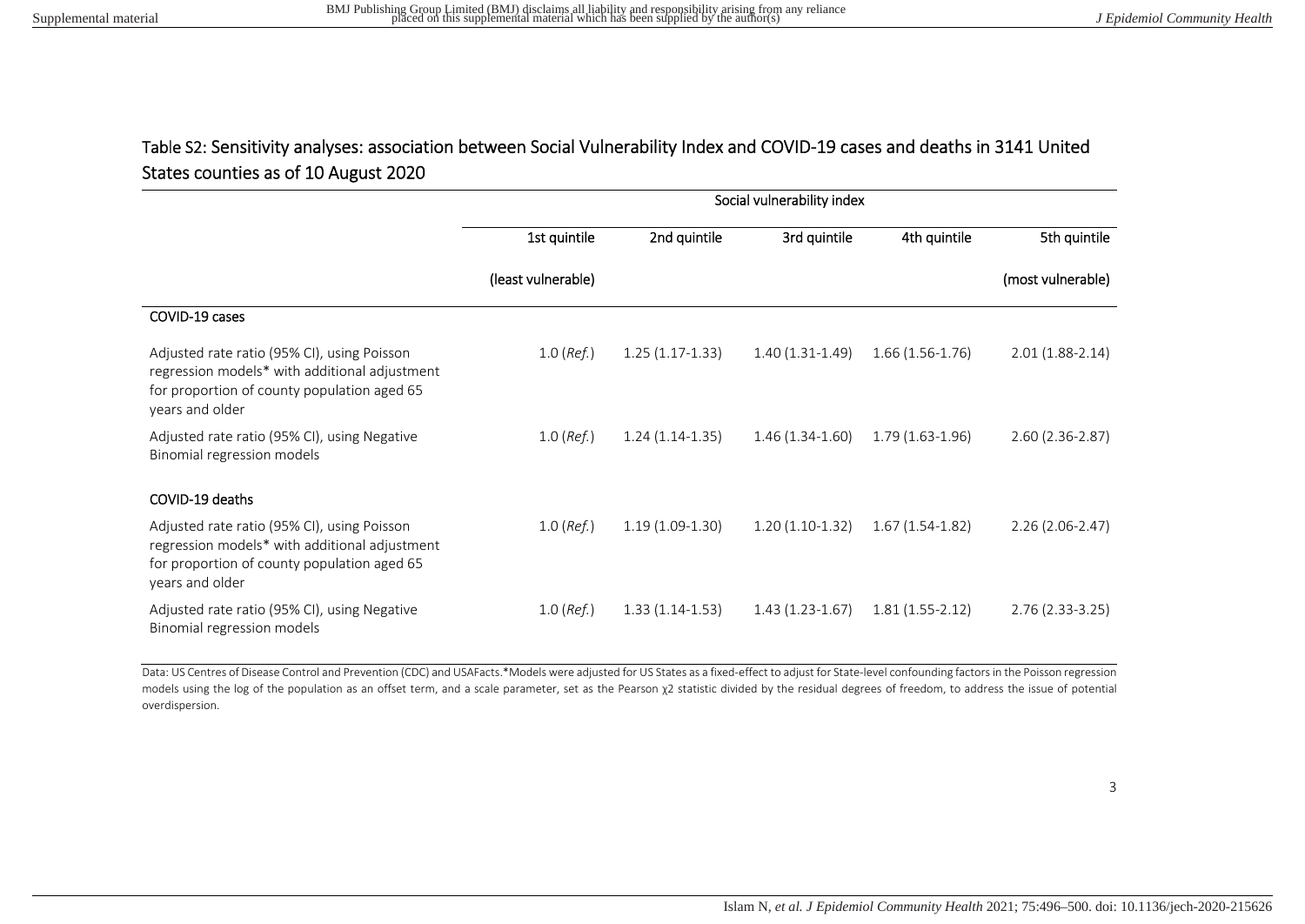#### Table S3: County-level adult prevalence of major chronic conditions in 3141 US counties

|                                       | Social vulnerability index |                   |                   |                          |                          |
|---------------------------------------|----------------------------|-------------------|-------------------|--------------------------|--------------------------|
|                                       | 1st quintile               | $2nd$ quintile    | 3rd quintile      | 4 <sup>th</sup> quintile | 5 <sup>th</sup> quintile |
|                                       | (least vulnerable)         |                   |                   |                          | (most vulnerable)        |
| Obesity                               |                            |                   |                   |                          |                          |
| Mean (SD) of county-level prevalence  | 32.6(4.3)                  | 33.5(4.0)         | 34.4(3.9)         | 36.2(3.7)                | 38.5(4.0)                |
| Adjusted prevalence ratio             | $1.00$ (Ref.)              | $1.03(1.02-1.05)$ | $1.08(1.06-1.10)$ | $1.15(1.13-1.16)$        | $1.24(1.22-1.26)$        |
| <b>Diabetes</b>                       |                            |                   |                   |                          |                          |
| Mean (SD) of county-level prevalence  | 10.9(1.6)                  | 11.8(2.0)         | 12.8(2.1)         | 14.0(2.1)                | 15.9(2.5)                |
| Adjusted prevalence ratio             | $1.00$ (Ref.)              | $1.07(1.05-1.09)$ | $1.14(1.12-1.16)$ | $1.25(1.23-1.27)$        | $1.41(1.39-1.43)$        |
| Chronic obstructive pulmonary disease |                            |                   |                   |                          |                          |
| Mean (SD) of county-level prevalence  | 7.4(1.5)                   | 8.4(2.0)          | 9.2(2.2)          | 10.1(2.4)                | 10.3(2.2)                |
| Adjusted prevalence ratio             | $1.00$ (Ref.)              | $1.07(1.04-1.09)$ | $1.14(1.12-1.17)$ | $1.20(1.17-1.23)$        | $1.32(1.28-1.35)$        |
| Heart disease                         |                            |                   |                   |                          |                          |
| Mean (SD) of county-level prevalence  | 7.7(1.4)                   | 8.1(1.7)          | 8.6(1.7)          | 9.1(1.7)                 | 9.5(1.6)                 |
| Adjusted prevalence ratio             | $1.00$ (Ref.)              | $1.05(1.02-1.07)$ | $1.10(1.08-1.13)$ | $1.13(1.10-1.15)$        | $1.25(1.22-1.28)$        |
| Chronic Kidney disease                |                            |                   |                   |                          |                          |
| Mean (SD) of county-level prevalence  | 3.1(0.4)                   | 3.2(0.5)          | 3.4(0.5)          | 3.6(0.5)                 | 4.0(0.5)                 |
| Adjusted prevalence ratio             | $1.00$ (Ref.)              | $1.05(1.04-1.07)$ | $1.12(1.10-1.13)$ | $1.18(1.17-1.20)$        | $1.32(1.30-1.35)$        |

<span id="page-3-0"></span>Prevalence estimates are among adults aged ≥18 years. Prevalence ratios adjusted for US States as a fixed-effect to adjust for State-level confounding factors in the Poisson regression models using the log of the population as an offset term, and a scale parameter, set as the Pearson χ2 statistic divided by the residual degrees of freedom, to address the issue of potential overdispersion. Data: US CDC, 2018 Behavioral Risk Factor Surveillance System (BRFSS) and the US Census population.